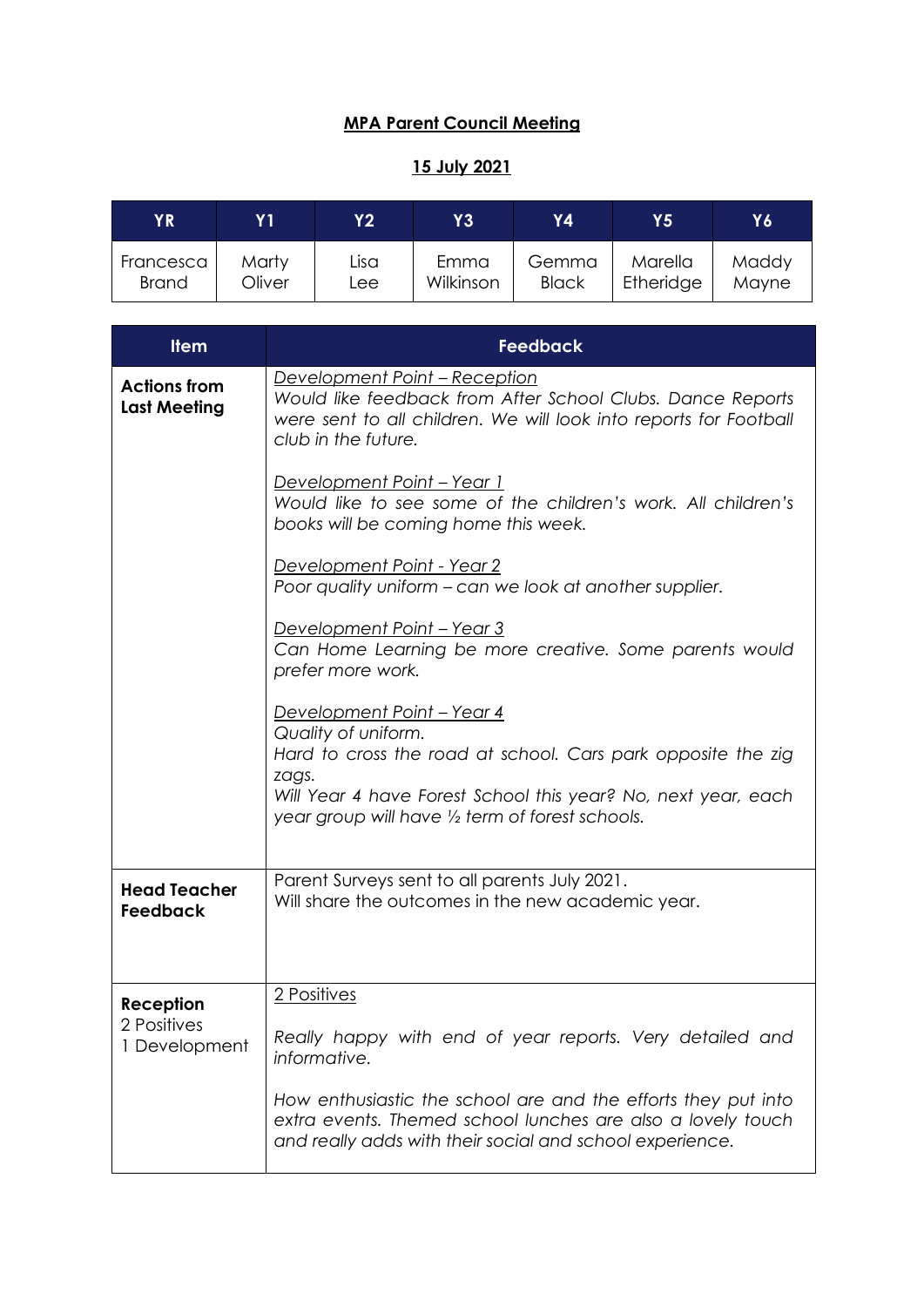| One for luck. Love how much Miss Elsdon encourages their<br>creativity which was shown in their deadly 60 video.                                                                                                                                                                                                                                                                                                                                                                                                                                                                                                                                                                                                                                                                                                                          |
|-------------------------------------------------------------------------------------------------------------------------------------------------------------------------------------------------------------------------------------------------------------------------------------------------------------------------------------------------------------------------------------------------------------------------------------------------------------------------------------------------------------------------------------------------------------------------------------------------------------------------------------------------------------------------------------------------------------------------------------------------------------------------------------------------------------------------------------------|
| Development Point                                                                                                                                                                                                                                                                                                                                                                                                                                                                                                                                                                                                                                                                                                                                                                                                                         |
| Parents would like to see more work they do in school but<br>appreciate it's not possible because of Covid. They're hoping<br>this might change when things relax a little.                                                                                                                                                                                                                                                                                                                                                                                                                                                                                                                                                                                                                                                               |
| 2 Positives                                                                                                                                                                                                                                                                                                                                                                                                                                                                                                                                                                                                                                                                                                                                                                                                                               |
| The most common topic was in relation to all the events at the<br>School<br>Special lunches, messages in the newspapers<br>11 before 11 activities - great enrichment for the children.<br>Sports day including parents<br>The effort you have all put into the recent events.<br>Not one topic, just lots of positive aspects from parents<br>Keeping all the Pupil Safe.<br>Communication.<br>Generally, Children's enjoyment.<br>Development Point<br>Improvement: Being able to see their Childs work.<br>Possibility to see the Children's work.<br>Holly Blues report were brief.<br>One suggestion was being able to view via Tapestry or on<br>Teams.                                                                                                                                                                             |
|                                                                                                                                                                                                                                                                                                                                                                                                                                                                                                                                                                                                                                                                                                                                                                                                                                           |
| 2 Positives                                                                                                                                                                                                                                                                                                                                                                                                                                                                                                                                                                                                                                                                                                                                                                                                                               |
| Horse riding was amazing and the children got so much out of it.<br>Pleased that the school worked hard to offer something for sports<br>day, despite the setbacks with the weather.<br>Parents are happy with the reward system and think it works very<br>well.<br>All staff have worked hard this year, not only to support the<br>children academically, but also the focus on mental wellbeing<br>has been appreciated.<br>Miss Hudson and Mrs Dodwell have been a massive support to<br>the children and families are grateful for everything they have<br>done this year. We will all miss them when the children move up<br>in September.<br>Thank you to Mrs Dodwell for making sure the parents are kept<br>informed of last-minute changes to events, such as messaging<br>everyone the morning when sports day was postponed. |
|                                                                                                                                                                                                                                                                                                                                                                                                                                                                                                                                                                                                                                                                                                                                                                                                                                           |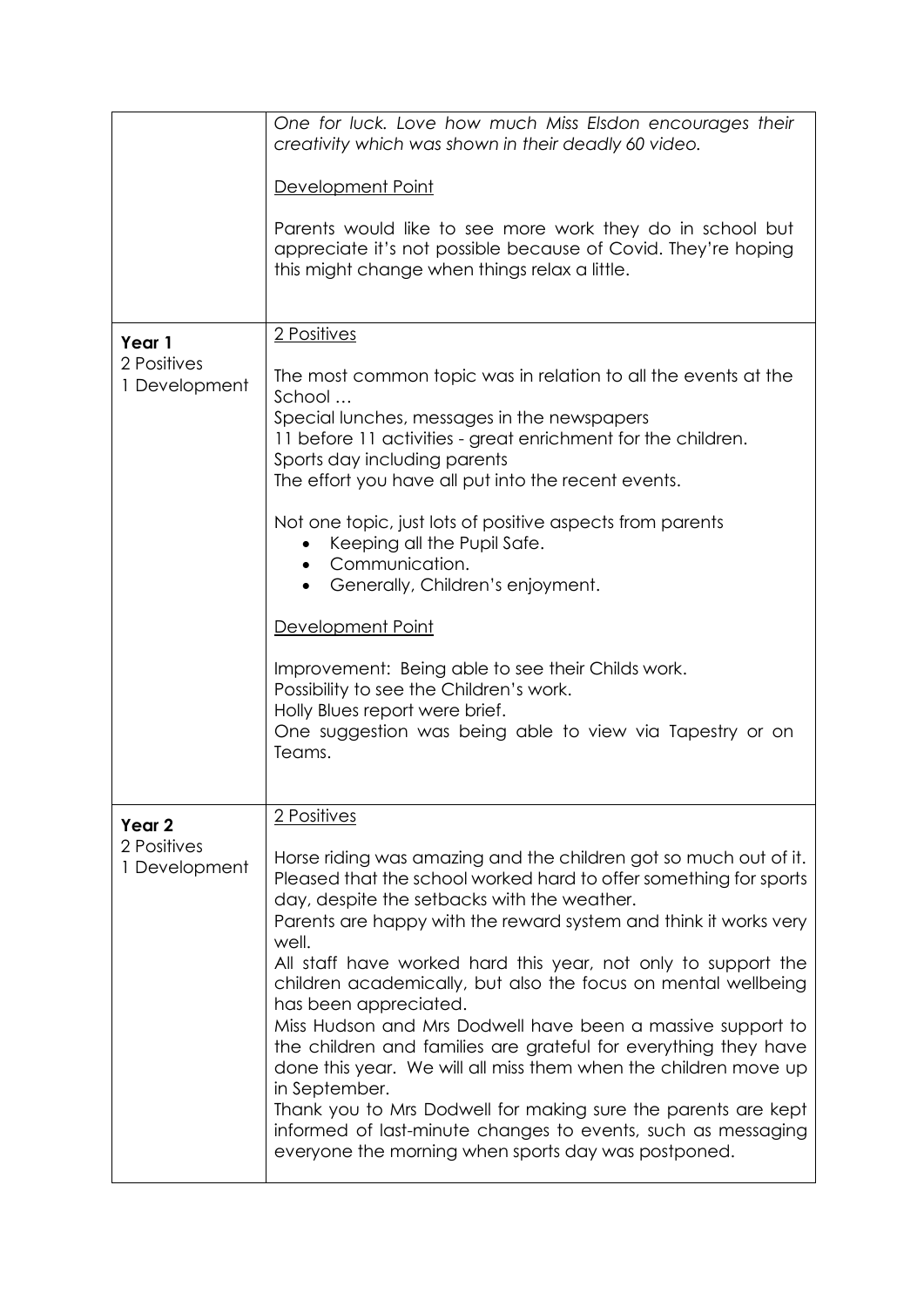|                              | Development Point                                                                                                                                                                                                                                                                        |
|------------------------------|------------------------------------------------------------------------------------------------------------------------------------------------------------------------------------------------------------------------------------------------------------------------------------------|
|                              | School reports were not as detailed as usual.<br>The reports were just an evaluation.                                                                                                                                                                                                    |
|                              | Catering options are generally very good but would like to see<br>a hot lunch on offer every day. Some days the menu shows<br>rolls/wraps, which families could provide themselves if child<br>wanted a cold lunch.<br>Menus will be going back to normal in September.                  |
| Year <sub>3</sub>            | 2 Positives                                                                                                                                                                                                                                                                              |
| 2 Positives<br>1 Development | It was great to watch Sports Day. Guitar Performance was<br>great. Olly day was a lovely day. Really enjoyed the 11 b4 11<br>promises.                                                                                                                                                   |
|                              | Development Point                                                                                                                                                                                                                                                                        |
|                              | Mistake in the Friday Flyer.<br>Year 6 jumper is more expensive than an adult KHS jumper.                                                                                                                                                                                                |
| Year 4                       | 2 Positives                                                                                                                                                                                                                                                                              |
| 2 Positives<br>1 Development | Sports Day well organised, thank you for giving parents the<br>opportunity to watch.<br>Olly Day was fun.                                                                                                                                                                                |
|                              | Development Point                                                                                                                                                                                                                                                                        |
|                              | Parents were expecting small reports but were still disappointed<br>with how small the reports were.                                                                                                                                                                                     |
| Year 5                       | 2 Positives                                                                                                                                                                                                                                                                              |
| 2 Positives<br>1 Development | Swimming, Activities Week, Sports Day were all great.<br>Money Minds sessions were good - teaching children life skills.<br>Parents were really impressed with Miss Scrutton and Mrs Pratt.<br>They are extremely happy that Miss Scrutton will be teaching<br>their children next year. |
|                              | Development Point                                                                                                                                                                                                                                                                        |
|                              | RSHE – some felt the children were a bit young. Miss Churchman<br>explained this was a statutory part of the curriculum.                                                                                                                                                                 |
|                              |                                                                                                                                                                                                                                                                                          |